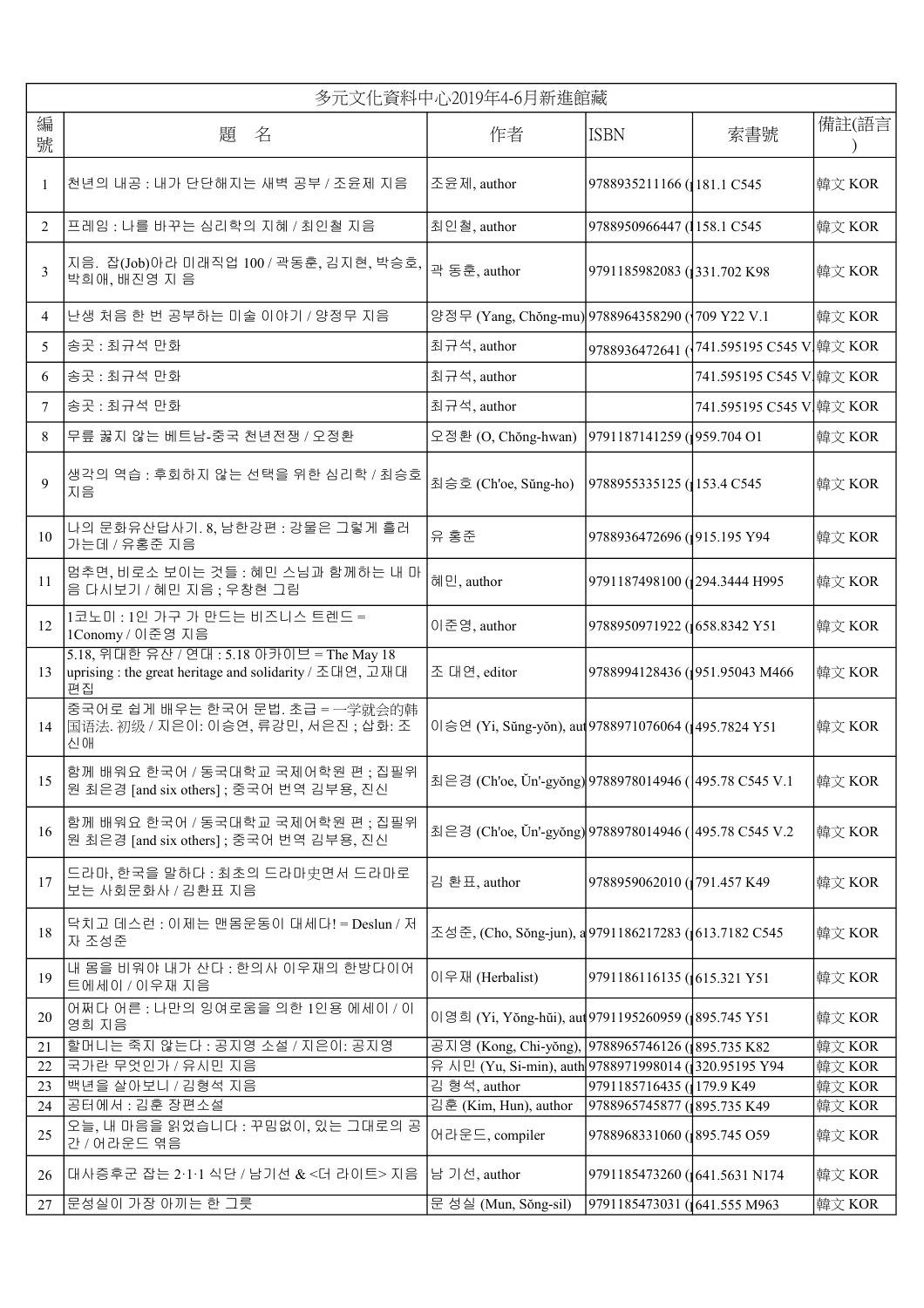|        | 多元文化資料中心2019年4-6月新進館藏                                                            |                                                         |                                                     |                                                    |        |
|--------|----------------------------------------------------------------------------------|---------------------------------------------------------|-----------------------------------------------------|----------------------------------------------------|--------|
| 編<br>號 | 題 名                                                                              | 作者                                                      | <b>ISBN</b>                                         | 索書號                                                | 備註(語言  |
| 28     | 사임당 : 현모양처 신화를 벗기고 다시 읽는 16세기 조선<br>소녀 이야기 / 임해리 지음                              |                                                         |                                                     | 임해리 (Im, Hae-ri), autho 9791186542002 (1920.72 I31 |        |
| 29     | 장사는 전략이다 / 김유진 지음                                                                | 김 유진 (Kim, Yu-jin), aut 9788965703402 (647.95068 K49    |                                                     |                                                    | 韓文 KOR |
| 30     | ┃부모공부 : '모든 부모'를 위한 종합 교양서 / 고영성 지음                                              | 고 영성 (Ko, Yŏng-sŏng) a 9791185541389 (1649.1 K75        |                                                     |                                                    | 韓文 KOR |
| 31     | 대한민국 여행자를 위한 제주도 여행백서 / 손만기 지음                                                   | 손만기, author                                             | 9788998417277 (1915.1904 S698                       |                                                    | 韓文 KOR |
| 32     | 외로운 미식가 : 외로울 때 꺼내 먹는 한 끼 에세이 / 윤시<br>윤 지음                                       |                                                         | 윤시윤 (Yun, Si-yun), auth 9791195494972 (1641.013 Y95 |                                                    | 韓文 KOR |
| 33     | 능선따라 걷는길 : 그저 산이 거기 있기에 산에 오르고 있<br>는 것 / 박종경 지음                                 | 박종경 (Pak, Chong-kyŏng 9791159615696 (1796.52202 P152    |                                                     |                                                    | 韓文 KOR |
| 34     | 설민석의 무도 한국사 특강 / 설민석 지음                                                          | 설민석 (Sŏl, Min-sŏk), aut 9788954623773 (1951.9 S684      |                                                     |                                                    | 韓文 KOR |
| 35     | 나의 문화 유산 답사기. 10, 서울편 2 : 유주학선 무주학불<br>/ 유홍준 지음                                  | 유 홍준, author                                            | 9788936474409 (1915.195 Y94                         |                                                    | 韓文 KOR |
| 36     | 가 보지 않은 길 : 한국의 성장동력과 현대차 스토리 / 송<br>호근 지음                                       | 송호근 (Song, Ho-gŭn), au 9788930089050 (301 S698          |                                                     |                                                    | 韓文 KOR |
| 37     | 시를 잊은 그대에게 : 공대생의 가슴을 울린 시 강의 / 정<br>재찬 지음                                       | 정재찬, author                                             | 9788958628224 (895.71409 C548)                      |                                                    | 韓文 KOR |
| 38     | 미드 세편, 소설 한권으로 끝내는 영어 모국어화 훈련법 =<br>Let English be your second language / 최재화 지음 |                                                         | 최재화 (Ch'oe, Chae-hwa) 9791195038107 (1420.7 C545    |                                                    | 韓文 KOR |
| 39     | 담론 : 신영복의 마지막 강의 / 신영복                                                           |                                                         | 신영복 (Sin, Yŏng-bok), a 9788971996676 (300.1 S615    |                                                    | 韓文 KOR |
| 40     | 똑게육아 올인원 : 똑똑하고 게으르게 = Smart & lazy<br>motherhood consulting / 김준희 지음            | 김준희 (Kim, Chun-hŭi), a 9788956013404 (1649.1 K49        |                                                     |                                                    | 韓文 KOR |
| 41     | 종의 기원 : 정유정 장편 소설 = The origin of species                                        | 정유정, author                                             | 9788956609959 (895.735 C548)                        |                                                    | 韓文 KOR |
| 42     | 허영만의 자전거 식객 / 허영만, 송철웅 지음                                                        | 허, 영만, author                                           | 9788994909967 (915.1950443 H678)                    |                                                    | 韓文 KOR |
| 43     | 만약은 없다 : 응급의학과 의사가 쓴 죽음과 삶, 그 경계의<br>기록 / 남궁인 지음                                 | 남, 궁인, author                                           | 9788954641500 (895.785 N174                         |                                                    | 韓文 KOR |
| 44     | 산책 안에 담은 것들 : 이원 산문집 / 이원 지음                                                     | 이원, author                                              | 9788984075849 (895.745 Y51                          |                                                    | 韓文 KOR |
| 45     | 아무것도 아닌 지금 은 없다 / 글배우 지음                                                         | 글배우 (Kŭlbaeu), author 9788965704959 (158.1 K96          |                                                     |                                                    | 韓文 KOR |
| 46     | 정해진 미래 : 인구학이 말하는 10년 후 한국 그리고 생존<br>전략 / 조영태 지음                                 | 조영태 (Cho, Yŏng-t'ae), a 9791187289067 (304.6320951 C545 |                                                     |                                                    | 韓文 KOR |
| 47     | 지식 e. 6 = Knowledge. Season 6 / EBS 지식채널e 제작팀<br>지음                              | EBS지식채널ⓒ (EBS Chi 9788956055084 (1001.1 E16             |                                                     |                                                    | 韓文 KOR |
| 48     | 사지를 넘어 귀향까지 : 일제 강제 징용 수기 / 이상업 지<br>음; 근로정신대 할머니와 함께하는 시민모임, 전남일보<br>기획         | 이 상업, author                                            | 9791159051807 (303.66 Y51                           |                                                    | 韓文 KOR |
| 49     | 아가씨 각본 / 정서경, 박찬욱                                                                | 정서경 (Chŏng, Sŏ-gyŏng) 9788994040899 (1895.725 C548      |                                                     |                                                    | 韓文 KOR |
| 50     | 속근육을 풀어라 : 100세까지 통증 없이 살려면 / 우지인,<br>김성민 지음                                     | 우, 지인, author                                           | 9791155096369 (613.72 U11                           |                                                    | 韓文 KOR |
| 51     | 사임당전 : 부단한 자기 생 속에 예술을 꽃피우다 = 師任<br>堂傳 / 정옥자                                     | 정옥자 (Chŏng, Ok-cha), a 9788937433825 (1920.0519 C548    |                                                     |                                                    | 韓文 KOR |
| 52     | 생활법률 상식사전 : 당하기 전에 꼭 알아야 할 / 김용국<br>지음                                           | 김, 용국, author                                           | 9788960869684 (1340 K49)                            |                                                    | 韓文 KOR |
| 53     | 금리는 경제의 미래를 알고 있다 / 박종연 지음                                                       | 박 종연, author                                            | 9791160020311 (332.8 P152                           |                                                    | 韓文 KOR |
| 54     | 나의 문화 유산 답사기. 9, 서울편 1 : 만천명월 주인홍은<br>말한다 / 유홍준 지음                               | 유 홍준, author                                            | 9788936474393 (1915.195 Y94                         |                                                    | 韓文 KOR |
| 55     | 서울 문학 기행 : 방민호 교수와 함께 걷는 문학 도시 서울<br>/ 방민호 지음                                    | 방, 민호, author                                           | 9788950970666 (895.709 P191                         |                                                    | 韓文 KOR |
| 56     | 인공지능, 머신러닝, 딥러닝 입문 : 알고리즘으로 배우는 /<br>김의중 지음                                      | 김의중, author                                             | 9791158390419 (1006.3 K49)                          |                                                    | 韓文 KOR |
| 57     | 한국어 교육의 이론과 실제. 1 / 서울 대학교 한국어 문학<br>연구소, 국어 교육 연구소, 언어 교육원 공편                   | 서울대학교. 한국어문학(9788957335390 (1495.7 H239                 |                                                     |                                                    | 韓文 KOR |
| 58     | 키워드 오덕학 / 서찬휘 지음                                                                 | 서찬휘, author                                             |                                                     | 9791187708117 (307.14095195 S675 韓文 KOR            |        |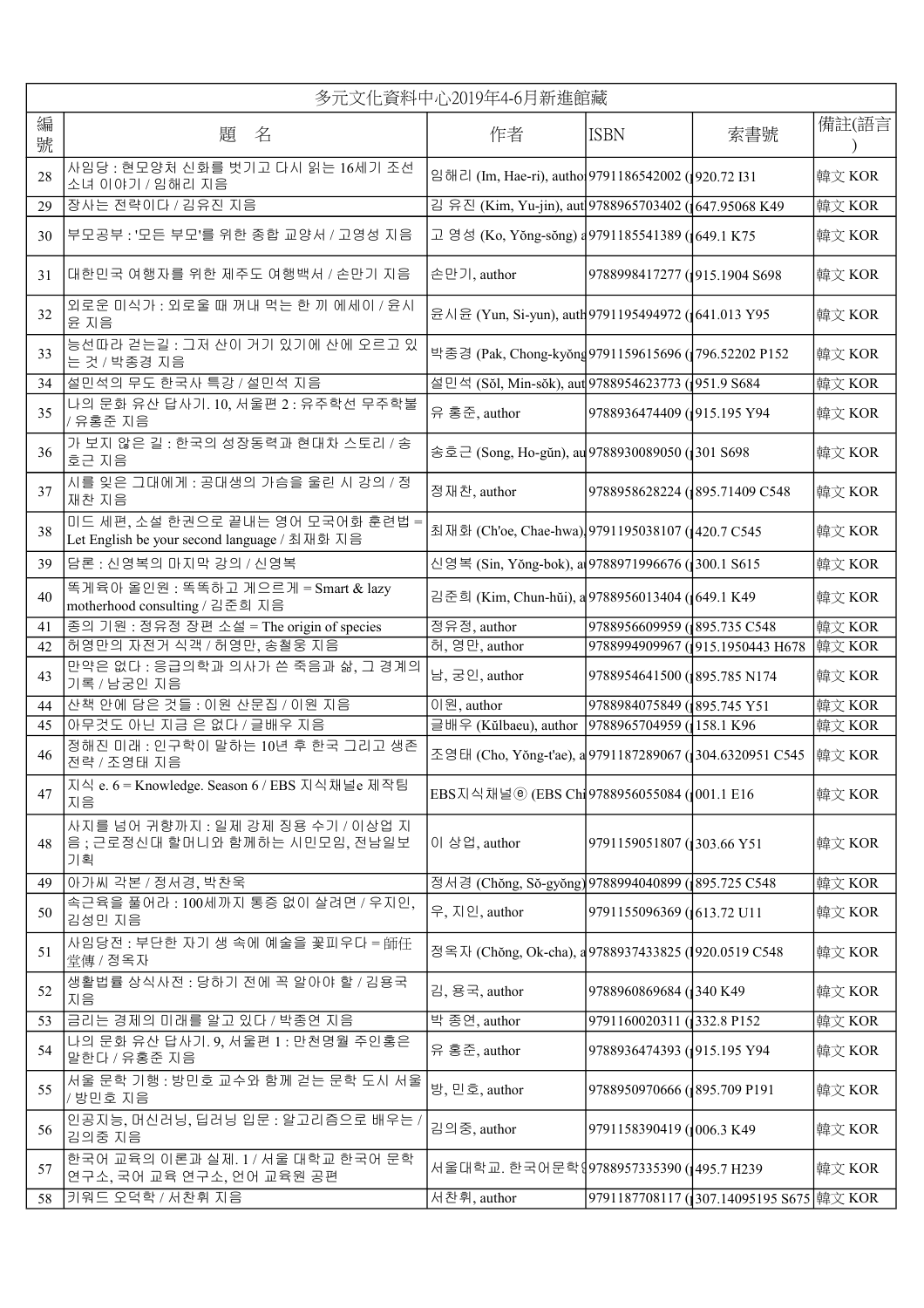|        | 多元文化資料中心2019年4-6月新進館藏                                                                           |                                                        |                                 |                                |        |
|--------|-------------------------------------------------------------------------------------------------|--------------------------------------------------------|---------------------------------|--------------------------------|--------|
| 編<br>號 | 題 名                                                                                             | 作者                                                     | ISBN                            | 索書號                            | 備註(語言  |
| 59     | 한국의 진실을 가리는 50가지 고정관념 : 당신의 나라는<br>그렇지 않습니다 / 박홍순 지음                                            | 박 홍순, author                                           | 9788974838492 (301.09519 P152   |                                | 韓文 KOR |
| 60     | 블레스유 플라워 레슨 : 워너비 플로리스트가 전하는 꽃<br>에 관한 모든 팁 = Bless you flower lesson / 최민지 지음                  | 최민지, author                                            | 9788997195879 (749.52 C545      |                                | 韓文 KOR |
| 61     | 욕쟁이 요리 블로거 당근정말시러의 맛 보장 김치 / 당근<br>정말시러 지음                                                      | 당근정말시러, author                                         | 9791195655519 (641.59519 T164   |                                | 韓文 KOR |
| 62     | 역사 무식자도 쉽게 맥을 잡는 단박에 한국사. 근대편 / 심<br>용환 지음                                                      | 심용환, author                                            | 9788960869721 (1951.902 S588    |                                | 韓文 KOR |
| 63     | 엄마, 나는 똑똑해지고 있어요 : 소아정신과 전문의 천근<br>아의 0-3세 두뇌 맞춤 육아법 / 천근아 지음                                   | 천근아, author                                            | 9791186117576 (649.122 C548)    |                                | 韓文 KOR |
| 64     | 게놈 익스프레스 : 유전자의 실체를 벗기는 가장 지적인<br>탐험 = Genome express / 조진호 글·그림                                | 조진호, author                                            | 9788960869738 (399.935 C545     |                                | 韓文 KOR |
| 65     | 코리아베스트레시피, 2016 / 요리 이밥차 요리 연구소                                                                 | 이밥차 요리 연구소, auth 9791195624027 (641.59519 I12          |                                 |                                | 韓文 KOR |
| 66     | 백만 방문자와 소통하는 페이스북 마케팅 / 종유진, 최규<br>문 지음                                                         | 종유진, author                                            | 9788968482601 (1658.872 C548)   |                                | 韓文 KOR |
| 67     | 세종의 서재 / 박현모 [and eleven others]                                                                | 박현모, author                                            |                                 | 9788974838034 (951.902092 P152 | 韓文 KOR |
| 68     | 경주로 떠나는 천년여행 / 글·사진 윤영희                                                                         | 윤영희, author                                            | 9788998259235 (1951.95 Y95)     |                                | 韓文 KOR |
| 69     | 대한민국 부동산의 미래 : 지금이라도 사야 하나? vs 이제<br>는 팔아야 하나? = The future of real estate / 김장섭 지음             | 김장섭, author                                            | 9791195675456 (332.6324 K49)    |                                | 韓文 KOR |
| 70     | 미래는 더 나아질 것인가 : 인공지능, 4차 산업혁명 그리<br>고 인간의 미래 / 과학기술정책연구원 미래연구센터 지음                              | 과학기술정책연구원. 미[9788925560670 (203.483 G994               |                                 |                                | 韓文 KOR |
| 71     | 시를 담은 그림 그림이 된 시 : 조선 시대 시의도 = 詩意圖<br>/ 윤철규 지음                                                  | 윤철규, author                                            | 9788960534223 (1759.951902 Y95  |                                | 韓文 KOR |
| 72     | 우리에겐 언어가 필요하다 : 입이 트이는 페미니즘 =<br>Reclaim the language : how to deal with a sexist / 이 민경 지<br>음 | 이민경, author                                            | 9791195857906 (305.42 Y51       |                                | 韓文 KOR |
| 73     | 처음 만나는 뇌과학 이야기 : 일상 속에 숨겨진 재미있는<br>뇌의 비밀 / 양은우 지음                                               | 양은우, author                                            | 9791185952550 (612.82 Y22       |                                | 韓文 KOR |
| 74     | 박원순과 도올, 국가를 말하다 / 대담자 박원순, 도올 김용<br>옥 ; 기록자 지승호                                                | 박원순 (Pak,wŏn - sun), au 9788982641312 (1320.95195 P152 |                                 |                                | 韓文 KOR |
| 75     | 열살 전에, 더불어 사는 법을 가르쳐라 / 이기동 지음 ; 이<br>원진 엮음                                                     | 이기동 author                                             | 9788901213477 (649.1 Y51        |                                | 韓文 KOR |
| 76     | 머리 위를 조심해 : 이수진 소설                                                                              | 이수진, author                                            | 9788954642057 (1895.735 Y51     |                                | 韓文 KOR |
| 77     | 나는 나로 살기로 했다 : 냉담한 현실에서 어른살이를 위<br>한 to do list / 글, 그림 김수현                                     | 김수현 (Kim, Su-hyŏn), au 9791187119845 (158.1 K49        |                                 |                                | 韓文 KOR |
| 78     | 청춘 리포트 / 중앙일보 청춘리포트팀 지음                                                                         | 중앙일보사. 청춘리포트╣9791155714157 (1305.242 C559              |                                 |                                | 韓文 KOR |
| 79     | 김상욱의 과학공부 : 철학하는 과학자 시를 품은 물리학 /<br>김상욱                                                         | 김상욱 author                                             | 9788962621488 (502 G491         |                                | 韓文 KOR |
| 80     | 스트레칭이면 충분하다 : 아침 5분 저녁 10분 = Stretching<br>is enough / 박서희 지음                                   | 박서희, author                                            | 9791156160885 (613.7182 P152    |                                | 韓文 KOR |
| 81     | 외국인을 위한 기초 한글 배우기 = Basic Hangul learning<br>for foreigners / 권용선 저                             | 권용선, author                                            | 9791195740215 (1495.782421 K98) |                                | 韓文 KOR |
| 82     | 외국인을 위한 한국문화 30강 = Korean culture for<br>foreigners / 양승국, 박성창, 안경화                             | 양승국, author                                            | 9788962926514 (1951.9 Y22       |                                | 韓文 KOR |
| 83     | 닥치고 데스런 우먼스 = Deslun womens / 저자 조성준                                                            | 조성준, (Cho, Sŏng-jun), a 9791186217375 (1613.71 C545    |                                 |                                | 韓文 KOR |
| 84     | 청담동 단골반찬 : 청담동 정선생의 사계절 밥상 / 정미경<br>지음                                                          | 정미경, author                                            | 9791195624010 (641.59519 C548   |                                | 韓文 KOR |
| 85     | 풀꽃도 꽃이다 : 조정래 장편소설                                                                              | 조정래 (Cho, Chŏng-nae), 9788965745617 (1895.735 C545 V.1 |                                 |                                | 韓文 KOR |
| 86     | 풀꽃도 꽃이다 : 조정래 장편소설                                                                              | 조정래 (Cho, Chŏng-nae), 9788965745617 (895.735 C545 V.2  |                                 |                                | 韓文 KOR |
| 87     | 서울이 품은 우리 역사 / 문동석 지음                                                                           | 문동석, author                                            | 9788993467314 (1951.95 M963     |                                | 韓文 KOR |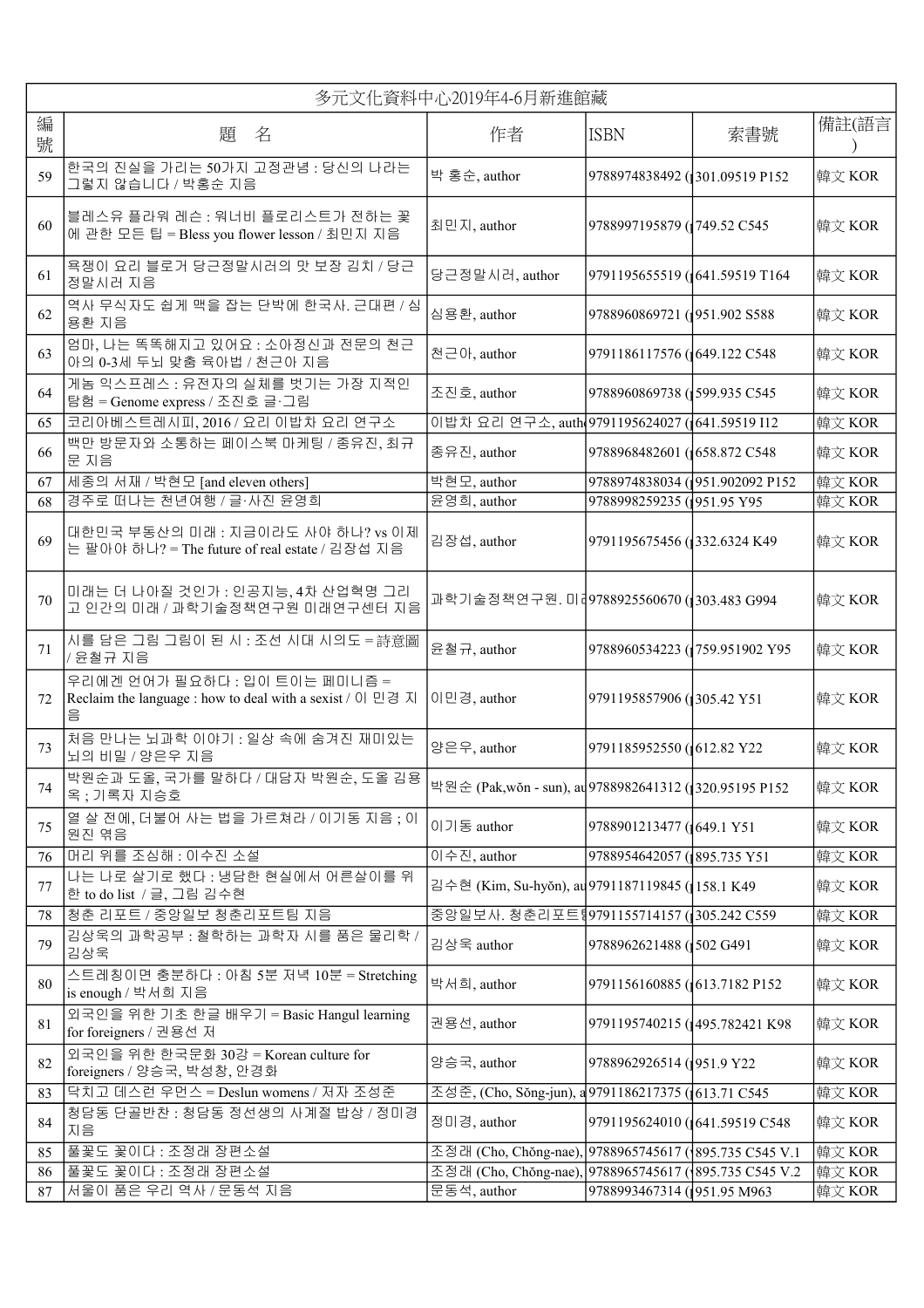|        | 多元文化資料中心2019年4-6月新進館藏                                                    |                                                      |                                                 |                                  |        |
|--------|--------------------------------------------------------------------------|------------------------------------------------------|-------------------------------------------------|----------------------------------|--------|
| 編<br>號 | 題<br>名                                                                   | 作者                                                   | ISBN                                            | 索書號                              | 備註(語言  |
| 88     | 이민자를 위한 한국어와 한국문화 : 초급. 1 / 집필: 이정희<br>[and three others]                | 이정희, author                                          | 9788996329022 (1495.78 Y51                      |                                  | 韓文 KOR |
| 89     | KBS 전국 화제의 맛집 비법을 담은 황금레시피 / KBS<br>"2TV 생생정보-황금레시피" 제작팀 지음              | 한국 방송 공사. 2TV. 생상9791195624058 (1641.59519 H239      |                                                 |                                  | 韓文 KOR |
| 90     | 독서교육론 / 이순영 [and four others] 지음                                         | 이순영, author<br>9791185617558 (374.012 Y51            |                                                 |                                  | 韓文 KOR |
| 91     | 살림이 되는 손바느질 : 더마마의 패브릭으로 할 수 있는<br>멋진 일들 / 임호영 지음                        | 임호영, author                                          | 9788992119610 (646.21 I31                       |                                  | 韓文 KOR |
| 92     | 애들 먹일 좋은 거 : 꿈꾸는 할멈의 평생 레시피 / 김옥란<br>지음                                  | 김옥란, author                                          | 9791159000218 (641.5622 K49)                    |                                  | 韓文 KOR |
| 93     | 중국인을 위한 친절한 한국어 : 초급. 1 = 我的韩国语 / 전<br>나영, 김현철, 이주화, 김종인 지음              | 전나영, author                                          |                                                 | 9791185882130 (495.7824951 C548) | 韓文 KOR |
| 94     | 중국인을 위한 친절한 한국어 : 초급. 2 = 我的韩国语 / 전<br>나영,김현철,이주화,김종인 지음                 | 전나영, author                                          |                                                 | 9791185882239 (495.7824951 C548  | 韓文 KOR |
| 95     | 소형 아파트 빌라 투자 앞으로 3년이 기회다 : 1%금리, 1<br>인 가구 시대의 부동산 투자법 / 이종길 지음          | 이종길, author                                          | 9788990856746 (332.6324 Y51                     |                                  | 韓文 KOR |
| 96     | 걱정 말아요! 그대 / JTBC 「김제동의 톡투유」제작팀 지<br>음; 버닝피치 그림                          | JTBC김제동의 톡투유 제9788927807568 (1895.745 J89            |                                                 |                                  | 韓文 KOR |
| 97     | 정재승의 과학 콘서트 : 복잡한 세상, 명쾌한 과학 / 정재<br>승 지음                                | 정재승 (Chŏng, Chae-sŭng 9788996588733 (502 C548        |                                                 |                                  | 韓文 KOR |
| 98     | 죽기 전에 가 봐야 할 국내여행 버킷리스트 101 / 최미선,<br>신석교 지음                             | 최미선 (Ch'oe, Mi-sŏn), au 9791157529445 (1915.195 C545 |                                                 |                                  | 韓文 KOR |
| 99     | 김미경의 인생미답 : 살다 보면 누구나 마주하는 작고 소<br>소한 질문들 / 김미경 지음                       |                                                      | 김미경 (Kim, Mi-gyŏng), 49788947540926 (1158.1 K49 |                                  | 韓文 KOR |
| 100    | 이야기로 떠나는 우리나라 : 돌아보면 알게 되고, 알고 나<br>면 사랑이 넘치는 곳! / 한국관광공사 지음             | 한국관광공사, author                                       | 9788997032105 (1915.195 H239)                   |                                  | 韓文 KOR |
| 101    | 명견만리 : 향후 인류에게 가장 중요한 것들을 말하다. 인<br>구, 경제, 북한, 의료 편 / KBS "명견 만리" 제작팀 지음 | 한국 방송 공사. "명견 만 9791186560167 (303.49519 H239        |                                                 |                                  | 韓文 KOR |
| 102    | 왕으로 산다는 것 : 조선의 리더십에서 국가경영의 답을<br>찾다 / 신병주 지음                            | 신병주, author                                          | 9791155425107 (1951.9 S615                      |                                  | 韓文 KOR |
| 103    | 우리 는 어째서 이토록 : 사랑에 관한 거의 모든 고민에 답<br>하다 / 곽정은                            | 곽정은, author                                          | 9791158160258 (646.77 K98)                      |                                  | 韓文 KOR |
| 104    | 인생 참 맛있다 : 이시형 박사의 맛있는 인생 레시피 / 글·<br>그림 이시형                             | 이시형, author                                          | 9791185186122 (1895.745 Y51                     |                                  | 韓文 KOR |
| 105    | 유럽 같은 국내 여행지 / 백상현 글·사진                                                  | 백상현, author                                          | 9788959942510 (1915.195 P126                    |                                  | 韓文 KOR |
| 106    | 자뻑은 나의 힘 : 이외수 에세이                                                       | 이외수 (Yi, Oe-su), author 9788965745075 (1895.745 Y51  |                                                 |                                  | 韓文 KOR |
| 107    | 게으름도 습관이다 : 무기력과 작심삼일에서 벗어나 내<br>삶의 주도권 되찾기 / 최명기 지음                     | 최명기, author                                          | 9788952777768 (153.8 C545                       |                                  | 韓文 KOR |
| 108    | ┃나이 서른에 책 3,000권을 읽어봤더니 / 이상민 지음                                         | 이상민, author                                          | 9788972808787 (1028.9 Y51                       |                                  | 韓文 KOR |
| 109    | 새는 날아가면서 뒤돌아보지 않는다 / 류시화                                                 | 류시화, author                                          | 9791186900222 (1895.735 Y94                     |                                  | 韓文 KOR |
| 110    | 명견만리 : 향후 인류에게 가장 중요한 것들을 말하다. 윤<br>리, 기술, 중국, 교육 편 / KBS "명견 만리" 제작팀 지음 | 한국 방송 공사. "명견 만 9791186560204 (303.49519 H239        |                                                 |                                  | 韓文 KOR |
| 111    | 명리, 운명을 읽다 / 강헌                                                          | 강헌, author                                           | 9788971997048 (133.309519 K16                   |                                  | 韓文 KOR |
| 112    | 가까이 두고, 가볍게 읽는 가방 쏙 한국사 / 저자, 구완회                                        | 구완회, author                                          | 9788962800425 (1951.9 K95)                      |                                  | 韓文 KOR |
| 113    | 지상의 아름다운 도서관 / 글·사진 최정태                                                  | 최정태, author, photograpl 9788935661787 (1027 C545     |                                                 |                                  | 韓文 KOR |
| 114    | 1시간에 1권 퀀텀독서법 : 하루 30분 3주면 된다! / 김병완<br>지음                               | 김병완, author                                          | 9788935211609 (1495.7843 K49)                   |                                  | 韓文 KOR |
| 115    | 지식 e. 4 = Knowledge. Season 4 / EBS 지식채널e 제작팀<br>지음                      | EBS지식채널ⓒ (EBS Ch19788956053271 (1001.1 E16           |                                                 |                                  | 韓文 KOR |
| 116    | 지식 e. 3 = Knowledge. Season 3 / EBS 지식채널e 제작팀<br>지음                      | EBS지식채널ⓒ (EBS Chi 9788956052854 (1001.1 E16          |                                                 |                                  | 韓文 KOR |
| 117    | 82년생 김지영 : 조남주 장편 소설                                                     | 조남주, author                                          | 9788937473135 (1895.735 C545)                   |                                  | 韓文 KOR |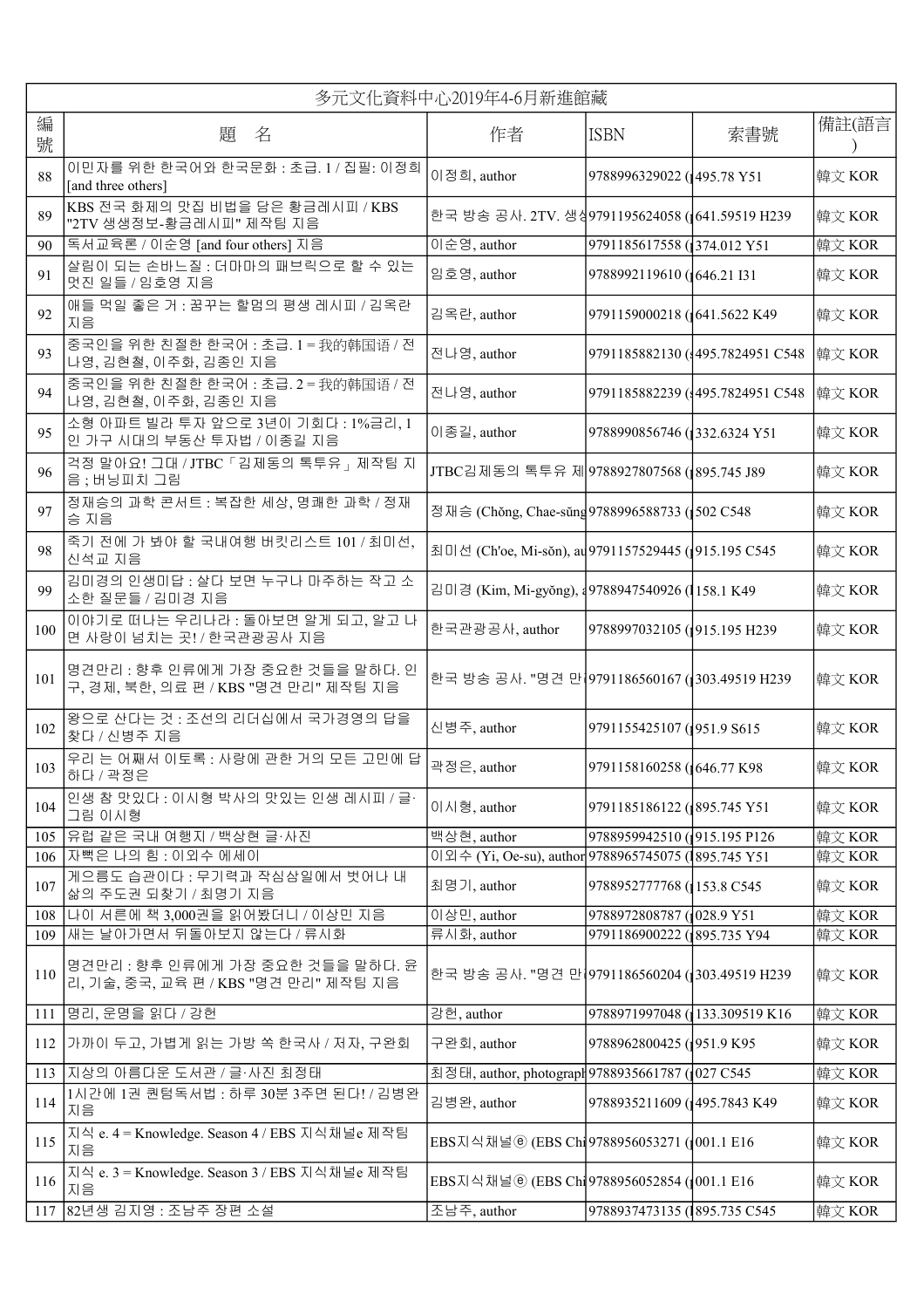| 多元文化資料中心2019年4-6月新進館藏 |                                                                                                    |                                                       |                              |                                         |        |
|-----------------------|----------------------------------------------------------------------------------------------------|-------------------------------------------------------|------------------------------|-----------------------------------------|--------|
| 編<br>號                | 題<br>名                                                                                             | 作者                                                    | <b>ISBN</b>                  | 索書號                                     | 備註(語言  |
| 118                   | 문학도시를 사유하는 쾌감 = 文學都市 / 이다 지음                                                                       | $0 C $ , author                                       | 9788984353367 (1910.4 I18    |                                         | 韓文 KOR |
| 119                   | 시와 함께 걷는 세상 : 명시 산책 / 이방주 지음                                                                       | 이방주, authhor                                          | 9791195615407 (1895.715 I11  |                                         | 韓文 KOR |
| 120                   | 나는 갭 투자로 300채 집주인이 되었다 / 박정수 지음<br>어려운 김치 는 가라 : 마트 재료 로 만드는 6단계 의 간단                              | 박 정수, author                                          | 9791155425039 (332.6324 P152 |                                         | 韓文 KOR |
| 121                   | 한 레시피!                                                                                             |                                                       | 9791185473222 (641.59519 O79 |                                         | 韓文 KOR |
| 122                   | 1등의 대화습관 / 오수향 지음                                                                                  | 오수향, author                                           | 9791195585977 (658.45 O1     |                                         | 韓文 KOR |
| 123                   | 빙하는 움직인다 : 비핵화와 통일외교의 현장 / 송민순 지<br>음                                                              | 송민순 (Song, Min-sun), a 9788936486068 (1327.519 S698   |                              |                                         | 韓文 KOR |
|                       | 말주변이 없어도 대화 잘하는법 : 말주변 없는 사람들을<br>124 위한 전략적 대화법 = How to be a good talker with anybody<br>/김영돈 지음 | 김 영돈, author                                          | 9788992441858 (302 K49       |                                         | 韓文 KOR |
| 125                   | 코리아 아젠다, 2017 : 서울대교수 20인이 제시하는 현실<br>비전 / 강태진 [and nineteen others] 지음                            | 강태진, author                                           | 9788994940434 (306.0951 K16  |                                         | 韓文 KOR |
| 126                   | 헬스의 정석, 근력운동편 = Weight training / 수피 지음                                                            | 수피, author                                            | 9788956992921 (613.713 \$959 |                                         | 韓文 KOR |
| 127                   | 여행은 최고의 공부다 : 자기만의 시간 '갭이어'로 진짜 인<br>생을 만나다 / 안시준 지음                                               | 안시준, author                                           | 9788957368855 (179.9 A531    |                                         | 韓文 KOR |
| 128                   | 피부에 헛돈 쓰지 마라 : 합리적인 의사 함익병의 경제적<br>인 피부 멘토링 / 함익병, 옥지윤 지음                                          | 함익병, author                                           | 9788927806639 (616.5 H198)   |                                         | 韓文 KOR |
| 129                   | 지식 e. 7 = Knowledge. Season 7 / EBS 지식채널e 제작팀<br>지음                                                | EBS지식채널ⓒ (EBS Chi 9788956055824 (1001.1 E16           |                              |                                         | 韓文 KOR |
|                       | 130 일요일의 역사가 : 주경철의 역사 산책 / 주경철 지음                                                                 | 주,경철                                                  | 9788972757979 (1909 C559     |                                         | 韓文 KOR |
| 131                   | 오늘은 이 바람만 느껴줘 : 길 위에서 마주한 찬란한 순간<br>들 / 글과 사진 청춘유리                                                 | 청춘유리, author, photogr49791186517925 (1910.4109 C548   |                              |                                         | 韓文 KOR |
| 132                   | 소설 마시는 시간 : 그들이 사랑한 문장과 술 / 글 정인성                                                                  | 정, 인성, author                                         | 9788998529123 (809.3 C548    |                                         | 韓文 KOR |
| 133                   | 빨강 머리 앤이 하는 말 : 아직 너무 늦지 않았을 우리에게<br>/ 백 영옥 에세이                                                    | 백영옥 974- author                                       | 9788950965693 (895.745 P126  |                                         | 韓文 KOR |
| 134                   | 숨쉬듯 가볍게 : 상처 를 이해하고 자기를 끌어안게 하는<br>심리여행 / 김도인 지음                                                   | 김도인 (Kim, To-in), auth 49791195677139 (158.1 K49      |                              |                                         | 韓文 KOR |
|                       | 135 개인주의자 선언 : 판사 문유석의 일상유감                                                                        | 문유석, author                                           | 9788954637756 (155.2 M963    |                                         | 韓文 KOR |
| 136                   | 이덕일의 당당 한국사 : 우리가 꼭 기억해야 할 한국사 베<br>스트 25장면 / 이덕일 지음                                               | 이덕일, author                                           | 9788997418787 (1951.9 Y51    |                                         | 韓文 KOR |
| 137                   | 지식 e. 5 = Knowledge. Season 5 / EBS 지식채널e 제작팀<br>지음                                                | EBS지식채널ⓒ (EBS Chi 9788956053943 (1001.1 E16           |                              |                                         | 韓文 KOR |
| 138                   | 설민석의 조선왕조실록 : 대한민국이 선택한 역사 이야기<br>/ 지은이 설 민석                                                       | 설민석 (Sŏl, Min-sŏk), aut 9788933870693 (1951.902 S684  |                              |                                         | 韓文 KOR |
| 139                   | 마음을 파는 백화점 / 박옥수 지음                                                                                | 박옥수                                                   | 9788996678830 (128.2 P236    |                                         | 韓文 KOR |
| 140                   | 대한민국을 위한 겸손한 제안 : 부유하고 강한 나라가 되<br>는 비결 = A modest proposal / 이 상로 지음                              | 이상로 (Yi, Sang-no), auth 9791195842018 (306.095195 Y51 |                              |                                         | 韓文 KOR |
| 141                   | 언어의 온도 : 말과 글에는 나름의 따뜻함과 차가움이 있<br>다 / 이기주                                                         | 이기주, author                                           | 9791195522125 (1895.745 Y51) |                                         | 韓文 KOR |
| 142                   | 말의 품격 : 말과 사람과 품격에 대한 생각들 / 이기주 지<br>$\cong$                                                       | 이기주, author                                           | 9788997092772 (175 Y51       |                                         | 韓文 KOR |
| 143                   | 난생 처음 한 번 공부하는 미술 이야기 / 양정무 지음                                                                     | 양정무 (Yang, Chŏng-mu) 9788964358290 (1709 Y22 V.2      |                              |                                         | 韓文 KOR |
| 144                   | 나의 친구 윤봉길 / 김광 저 ; 이민원, 양수지 역주                                                                     | 김 광                                                   | 9791160680867 (951.903 K49)  |                                         | 韓文 KOR |
| 145                   | 유튜브로 돈 벌기 : 대한민국 TOP 크리에이터, "유튜브 스<br>타" 가 직접 알려주는 / 국동원, 이혜강 공저                                   | 국동원, author                                           |                              | 9791187345817 (658.872028546 K96 韓文 KOR |        |
| 146                   | │촛불시민혁명 승리의 기록 / 시민 전상훈 지음                                                                         | 전 상훈, author                                          | 9788974162498 (323.042 C548  |                                         | 韓文 KOR |
| 147                   | 협상의 전략 : 세계를 바꾼 협상의 힘 / 김연철 지음                                                                     | 김 연철, author. 김연철, 9788958623359 (327 K49             |                              |                                         | 韓文 KOR |
| 148                   | 압록강은 다르게 흐른다 : 문화인류학자의 눈으로 본, 국<br>경과 국적을 넘어 아웅다웅 살고 오순도순 지내는 사람들<br>이야기 / 강주원 지음                  | 강주원, author                                           | 9791195646494 (301.09519 K16 |                                         | 韓文 KOR |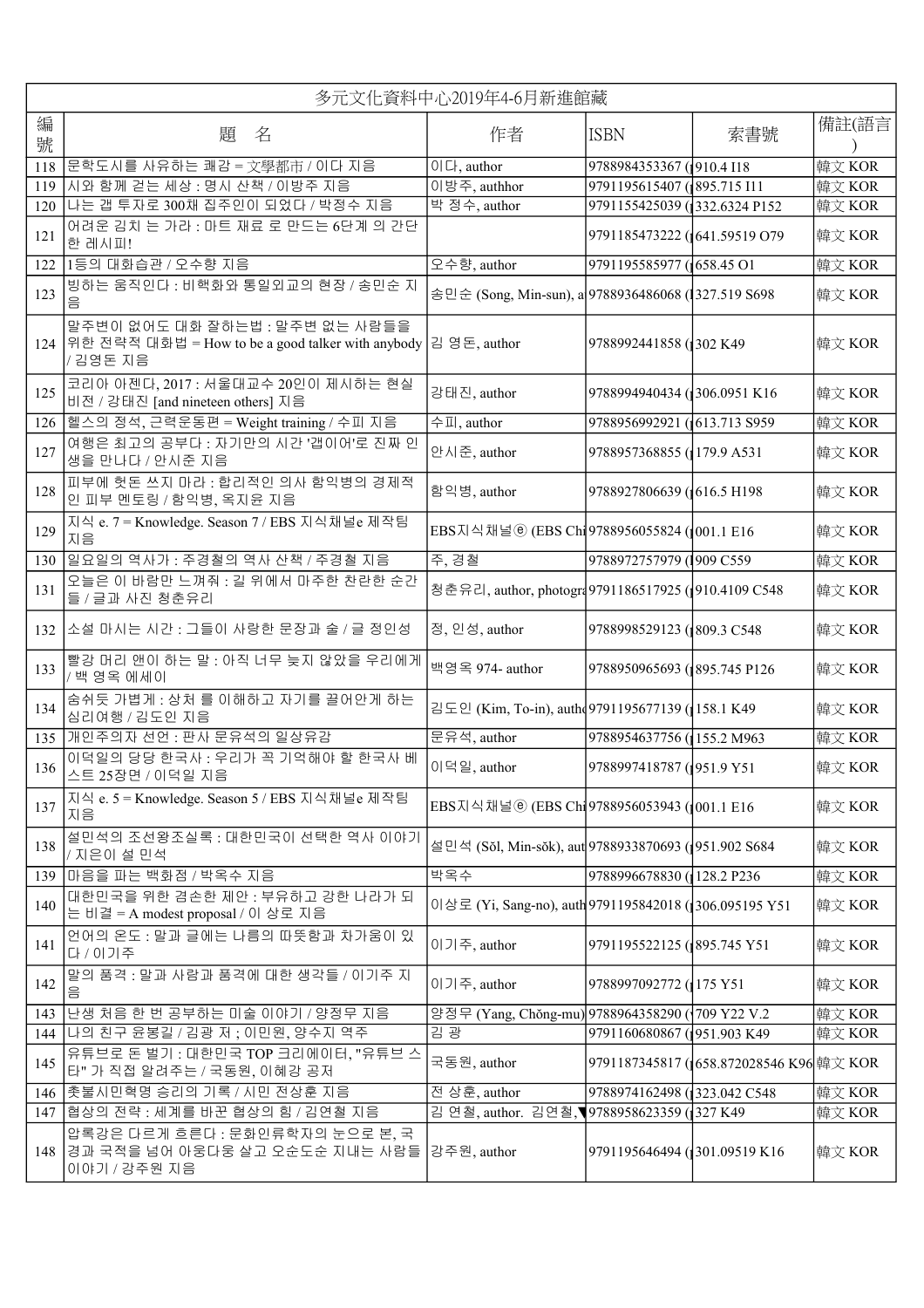|        | 多元文化資料中心2019年4-6月新進館藏                                                                                                                                       |                                                                                              |                                |     |         |
|--------|-------------------------------------------------------------------------------------------------------------------------------------------------------------|----------------------------------------------------------------------------------------------|--------------------------------|-----|---------|
| 編<br>號 | 題 名                                                                                                                                                         | 作者                                                                                           | <b>ISBN</b>                    | 索書號 | 備註(語言   |
| 149    | 군함도 끝나지 않은 전쟁 : 군함도에서 야스쿠니까지, 강<br>제동원 100년의 진실을 밝히다 / 민족문제연구소 기획 ;<br>김민철, 김승은 외 지음                                                                        | 김민철 (Kim, Min-ch'ŏl), a 9791185035857 (1331.1173095224 K4 韓文 KOR                             |                                |     |         |
|        | 150 버티는 삶에 관하여 / 허지웅 지음                                                                                                                                     | 허지웅                                                                                          | 9788954625883 (1895.745 H678   |     | 韓文 KOR  |
| 151    | 호모 저스티스 : 불의의 시대에 필요한 정의의 계보학 / 김<br>만권 지음                                                                                                                  | 김만권 (Kim, Man-gwŏn), 9791195651191 (320.011 K49                                              |                                |     | 韓文 KOR  |
| 152    | 못 참는 아이 욱하는 부모 : 분노조절장애의 시대를 사는<br> 대한민국 부모에게 주는 육아 멘토 오은영 박사의 감정<br>조절 육아법 / 오은영 지음                                                                        | 오은영                                                                                          | 9788997396658 (1649.1 O1       |     | 韓文 KOR  |
| 153    | 상징의 탄생 : 600만 년에 걸친 초(超)사회성 진화 = The<br>birth of symbol / 박성현 지음                                                                                            | 박성현 (Pak, Sŏng-hyŏn), {9791187102083 ({306.4 P152                                            |                                |     | 韓文 KOR  |
| 154    | 최진기의 교실밖 인문학 / 최진기, 서선연 지음                                                                                                                                  | 최진기, author                                                                                  | 9791185541327 (001.3 C545      |     | 韓文 KOR  |
| 155    | 행복한 집밥 삼시 세끼 / 이혜영 지음                                                                                                                                       | 이혜영, author                                                                                  | 9788965181408 (641.59519 Y51   |     | 韓文 KOR  |
| 156    | 한류 로드 : 전통과 현대의 창조적 융화 / 최광식                                                                                                                                | 최광식, author                                                                                  | 9788930086868 (306 C545        |     | 韓文 KOR  |
| 157    | 이민자를 위한 한국어와 한국문화 : 중급. 1 / 집필: 이미혜<br>[and three others]                                                                                                   | 이미혜, author                                                                                  | 9788996329046 (1495.78 Y51     |     | 韓文 KOR  |
| 158    | Blonote / 타블로                                                                                                                                               | 타블로, author                                                                                  | 9791158160432 (1895.785 T114   |     | 韓文 KOR  |
| 159    | 상냥한 폭력의 시대 : 정이현 소설집 / 정이현 지음                                                                                                                               | 정이현, author                                                                                  | 9788932029092 (895.735 C548    |     | 韓文 KOR  |
|        | 888단어 문장! 중국어-한국어-영어로 동시에 = 888个词汇<br>金南奎;中文主編:姜秀姃                                                                                                          | 160  和句子, 中-韩-英同步学习 : 中国人来韩国必看的书 / 作著: 김남규 (Kim, Nam-gyu), a 9791195864003 ( 495.7824951 K49 |                                |     | 韓文 KOR  |
| 161    | 당신은 아무 일 없던 사람보다 강합니다 / 김창옥                                                                                                                                 | 김창옥 (Kim, Ch'ang-ok), 9791187498056 (158.1 K49                                               |                                |     | 韓文 KOR  |
| 162    | 꽃을 보듯 너를 본다 : 나태주 인터넷 시집 / 나태주 지음                                                                                                                           | 나태주, author                                                                                  | 9791157280292 (1895.715 N111   |     | 韓文 KOR  |
| 163    | 첫 번째 리틀위버 = First little weaver / 정세은 지음                                                                                                                    | 정세은 (Chŏng, Se-ŭn), au 9791186925010 (746.14 C548                                            |                                |     | 韓文 KOR  |
| 164    | 음식 고전 : 옛 책에서 한국 음식의 뿌리를 찾다 / 한복려,<br>한복진, 이소영 지음                                                                                                           | 한복려 (Han, Pong-nyŏ), a 9788932318219 (1641.59519 H233                                        |                                |     | 韓文 KOR  |
| 165    | 소유진의 엄마도 아이도 즐거운 이유식 / 소유진 지음                                                                                                                               | 소유진 So, Yu-jin), author 9791186978665 (641.56222 S675                                        |                                |     | 韓文 KOR  |
| 166    | 꽃 자수 수업, 일상을 수놓다 / 이연희 지음                                                                                                                                   | 이연희 (Yi, Yŏn-hŭi), auth 9788968331046 (1746.44 Y51                                           |                                |     | 韓文 KOR  |
| 167    | 사이언스 빌리지 : 발칙한 질문화 창의적 상상력, 우리 가격김 병민, author                                                                                                               |                                                                                              | 9788962621679 (1500 K49        |     | 韓文 JKOR |
| 168    | 5.18 민주화운동 : 초등 5·6학년 / 문재경 [and four others] 지문재경, author                                                                                                  |                                                                                              | 9788994128399 (1951.95043 M963 |     | 韓文 JKOR |
| 169    | 5.18 민주화운동 : 초등 3·4학년 / 박상철 [and four others] 지박상철 (Pak, Sang-ch'ŏl), a9788994128382 (§951.95043 P152                                                       |                                                                                              |                                |     | 韓文 JKOR |
| 170    | ∣คณชายแสนร้าย                                                                                                                                               | Mo, Yan                                                                                      | 9786160615940                  |     |         |
| 171    | คุณชายแสนร้าย                                                                                                                                               | Mo, Yan                                                                                      | 9786160615940                  |     |         |
| 172    | ่องค์ชายสุสาน                                                                                                                                               | Mo, Yan                                                                                      | 9786160616312                  |     |         |
|        |                                                                                                                                                             |                                                                                              |                                |     |         |
| 173    | เศรษฐศาสตรแหงชวต / Tim Harford ; สฤณ อาชวานนทกล<br>แปล                                                                                                      | Harford, Tim, author                                                                         | 9789740205982 (1339 H278       |     | 泰文THA   |
| 174    | Louis Vuitton เปิดบนทก--กลยทธสรางแบรนด = The principle<br>of Louis Vuitton / by Shinya Nagasawa ; แปลโดย, ศรวกา<br>สสณพลทอง ; เรยบเรยงโดย ทพวรรณ อภวนทวรรดน | Nagasawa, Shinya, author   9789744433800 (1658.827 N147                                      |                                |     | 泰文THA   |
| 175    | พระราชอารมณขนจากพระโอษฐ : คนควาและเรยบเรยงนำเส<br>นอดวยความจงรกภกด / วลาศ มณวต                                                                              | วลาศ มณวต, author                                                                            | 9789749091784 (959.3044 V697   |     | 泰文THA   |
| 176    | Happy : คนพลกแบรนด แบรนดพลกคน / ธนา เธยรอจฉรยะ                                                                                                              | ธนา เธยรอจฉรยะ, author                                                                       | 9789743239878 (1658.4 T367     |     | 泰文THA   |
| 177    | คมอแสวงพรสวรรค / สม สจรา, เขยน                                                                                                                              | สม สจรา, author                                                                              | 9786165190312 (294.3422 S693   |     | 泰文THA   |
| 178    | บรหารอารมณในททำงาน (EQ สรางความสำเรจ) / เขยนโดย<br>ศรพร วษณมหมาชย                                                                                           | ศรพร วษณมหมาชย, autho 9786167500317 (152.4 S619                                              |                                |     | 泰文THA   |
| 179    | กฎแหงความโชคด = The luckiest man in the world. Part $2/$<br>ิบณฑต องรงษ                                                                                     | บณฑต องรงษ, author                                                                           | 9789745192577 (158.1 B214      |     | 泰文THA   |
| 180    | $\,\,\rm$ เถาแกนอย "ตอบ" $\,\rm{Story}\,/\,\rm{at}$ กล อดลยานนท, เชตวน เตอประ<br>โคน, เรยบเรยงโดย                                                           | สรกล อดลยานนท, author  9789740208679 (1658.11 S713                                           |                                |     | 泰文THA   |
| 181    | เขว / Ori Brafman & Rom Brafman ; พรเลศ อฐฐ, แปล                                                                                                            | Brafman, Ori, author                                                                         | 9786167164038 (155.92 B813     |     | 泰文THA   |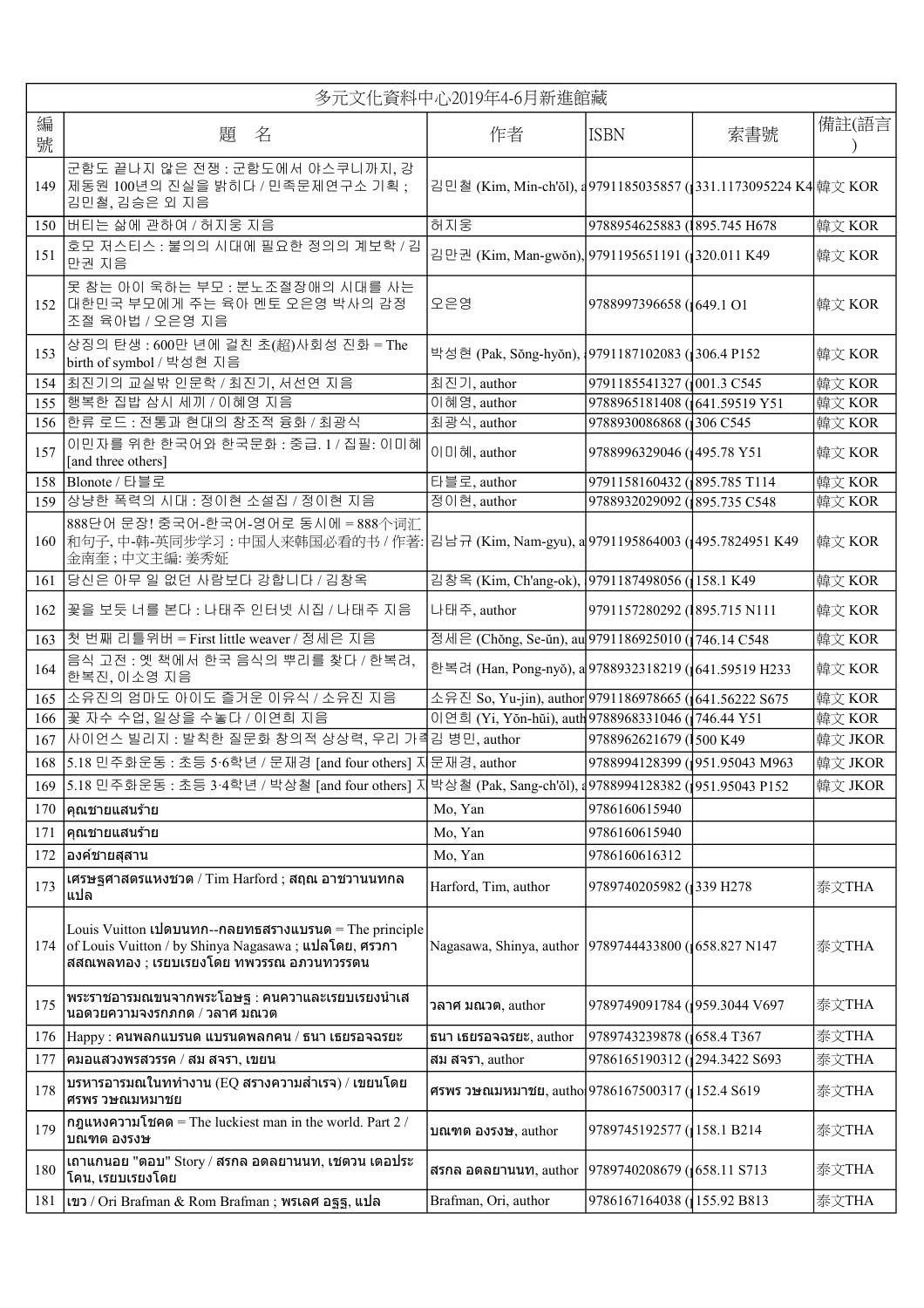|        | 多元文化資料中心2019年4-6月新進館藏                                                                                                |                                                                    |                                 |                                         |          |
|--------|----------------------------------------------------------------------------------------------------------------------|--------------------------------------------------------------------|---------------------------------|-----------------------------------------|----------|
| 編<br>號 | 題<br>名                                                                                                               | 作者                                                                 | <b>ISBN</b>                     | 索書號                                     | 備註(語言    |
| 182    | $553$ มะตมยำเมนท. 2, สตรลบดบความรอน / ว.วชรเมธ, เขยน;<br>ีสทศน ปาละมะ, ภาพประกอบ                                     | ว.วชรเมธ, author                                                   | 9786165190251 (294.344 W919     |                                         | 泰文THA    |
| 183    | 30 วธเอาชนะโชคชะตา = The luckiest man in the world /<br>บณฑต องรงษ                                                   | บณฑต องรงษ, author                                                 | 9789749898475 (158.1 B214       |                                         | 泰文THA    |
| 184    | My life as a coach / ซคเว เบรคเก ; มชฌมา จนทรสวางภวนะ<br>เรยบเรยง                                                    | เบรคเก, ซคเว, author                                               | 9789749997970 (1658.409 B835    |                                         | 泰文THA    |
| 185    | คณโกหก / วน เอยมออง, เขยน                                                                                            | วน เอยมออง, author                                                 | 9786165170338 (177.3 W758)      |                                         | 泰文THA    |
| 186    | คณชายแสนราย / Mo Yan เขยน ; เมนนอย แปล                                                                               | Mo, Yan, author                                                    |                                 | 9786160615940 ({895.1352 M687 V.2 泰文THA |          |
| 187    | ียงใหยงได : เรองราวเลกๆ เกยวกบแนวคดธรกจอนทรงพลง /<br>บอบ เบรก และจอหน เดวด มานน, เขยน ; ศขรน, แปล                    | เบรก, บอบ, author                                                  | 9789741063307 (650.1 B954       |                                         | 泰文THA    |
| 188    | องคชายสสาน / Mo Yan, เขยน ; ชนหลน, แปล                                                                               | Mo, Yan, author                                                    | 9786160616312 (895.1352 M687    |                                         | 泰文THA    |
| 189    | พฤตกรรมพยากรณ / Dan Ariely ; พนลาภ อทยเลศอรณ, แปล                                                                    | Ariely, Dan, author                                                | 9786167164113 (153.83 A698)     |                                         | 泰文THA    |
| 190    | ยงงสยอดคณแม / มาดามเหมา, เขยนและภาพประกอบ ;<br>ประทมพร ดงกลธวช, แปล                                                  | มาดามเหมา. author                                                  | 9786160409624 (1649.1 M178)     |                                         | 泰文THA    |
| 191    | คณชายแสนราย / Mo Yan เขยน ; เมนนอย แปล                                                                               | Mo, Yan, author                                                    |                                 | 9786160615940 (395.1352 M687 V.1 泰文THA  |          |
| 192    | ในหลวงฯ กษตรยนกพฒนาผยงใหญ / พลาดศย สทธธญกจ                                                                           | พลาดศย สทธธญกจ, autho 9789749427651 (1959.3044 P573                |                                 |                                         | 泰文THA    |
| 193    | ธรรมะตมยำเมนท. 1, สตรเดดสความเปนเลศ / ว. วชรเมธ,<br>เขยน ; สทศน ปาละมะ, ภาพประกอบ                                    | ว.วชรเมธ, author                                                   | 9786165190237 (294.344 W919)    |                                         | 泰文THA    |
| 194    | คมอดงครรภทนสมย = Pregnancy handbook of the new era / ป<br>ยะรดน สมฤทธประดษฐ                                          | ปยะรดน สมฤทธประดษฐ, ส9786169034803 (1618.2 P694                    |                                 |                                         | 泰文THA    |
| 195    | มองซอโอโลก / โดย วกรม กรมดษฐ ; เรยบเรยงโดย วมล ไทร<br>นมนวล                                                          | Wikrom Kromdit                                                     | 9789742280543 (1920.092 W663    |                                         | 泰文THA    |
| 196    | Tập cho con sáng tạo / Tuy ể t Hường                                                                                 | Tuyét Hường, author                                                | 9786041091092 (1745.592 T968    |                                         | 越南文VIE   |
| 197    | Oxford thương yêu / Dương Thụy                                                                                       | Dương, Thụy, author                                                | 9786041005273 (895.92234 D928   |                                         | 越南文VIE   |
| 198    | Lang thang trong chữ : tiểu luận / Hồ Anh Thái                                                                       | Hồ, Anh Thái, author                                               | 9786041075184 (895.92234 H678)  |                                         | 越南文VIE   |
| 199    | Làm dâu nước Anh / Khanh Record                                                                                      | Khanh Record, author                                               | 9786045622339 (1895.92234 K45)  |                                         | 越南文VIE   |
| 200    | Cà phê cùng Tony : tập bài vi ể t / Tony Buổi Sáng                                                                   | Tony Buổi Sáng, author                                             | 9786041097797 (1895.92244 T667  |                                         | 越南文VIE   |
| 201    | Làm dâu nước Pháp : tự truyện / Hiệu Constant                                                                        | Lê, Thị Hiệu, author                                               | 9786045622322 (895.92234 L433   |                                         | 越南文VIE   |
| 202    | Làm dâu nước Đức / Phan Hà Anh                                                                                       | Phan, Hà Anh, author                                               | 9786045616000 (895.92234 P535   |                                         | 越南文VIE   |
| 203    | Làm dâu nước mỹ / Nguyễn Thị Thanh Lưu                                                                               | Nguyễn, Thị Thanh Lưu, at 9786045623688 (1305.89592073 N576 越南文VIE |                                 |                                         |          |
| 204    | Chờ em đế n San Francisco : truyện dài / Dương Thụy                                                                  | Dương, Thụy, author                                                | 9786041051317 (1895.92234 D928) |                                         | 越南文VIE   |
| 205    | Venise và những cuộc tình gondola / Dương Thụy                                                                       | Dương, Thụy                                                        | 9786041005228 (914.53104 D928)  |                                         | 越南文VIE   |
| 206    | Vắng mặt : tiểu thuy ể t / Đỗ Phấn                                                                                   | Đỗ, Phần, author                                                   | 9786041091313 (895.92234 D631   |                                         | 越南文VIE   |
| 207    | Tự kể / Hồ Anh Thái                                                                                                  | Hồ, Anh Thái, author                                               | 9786041075191 (895.92234 H678)  |                                         | 越南文VIE   |
| 208    | Rong chơi mi ề n ký ức : tiểu thuy ể t / Đỗ Phấn                                                                     | Đỗ, Phần, author                                                   | 9786041097025 (895.92234 D631   |                                         | 越南文VIE   |
| 209    | Thác hoa : tập truyện ngắn / Đỗ Phấn                                                                                 | Đỗ, Phân, author                                                   | 9786041091306 (895.92234 D631   |                                         | 越南文VIE   |
| 210    | Chồng xứ lạ : tiểu thuy ể t phi hư cấu / Trang Hạ                                                                    | Trang Hạ, author                                                   | 9786045631812 (895.92234 T772   |                                         | 越南文VIE   |
| 211    | Cô gái để n từ hôm qua : truyện dài / Nguyễt Nhật Ánh                                                                | Nguyễt, Nhật Ánh, author                                           | 9786041004825 (895.92234 N576   |                                         | 越南文VIE   |
| 212    | Cho tôi xin một vé đi tuỏi thơ: truyện / Nguyễn Nhật Ánh                                                             | Nguỹên, Nhật Ánh., author 9786041004757 (1895.92234 N576           |                                 |                                         | 越南文VIE   |
| 213    | Làm cha làm bạn làm thầy / Nguyễn Công Đi ề n                                                                        | Nguyễn, Công Đi ề n, auth 9786041095120 (306.874 N576              |                                 |                                         | 越南文VIE   |
| 214    | Mãu thượng ngàn : tiêu thuyét / Nguyễn Xuân Khánh                                                                    | Nguyễn, Xuân Khánh, auth 9786049262166 (1895.9223 N576             |                                 |                                         | 越南文VIE   |
| 215    | Quốc văn giáo khoa thư / Trần Trọng Kim [and three others] b] Tràn, Trọng Kim, compiler 9786041078567 (1495.92286 Q9 |                                                                    |                                 |                                         | 越南文VIE   |
| 216    | Trên đường băng / Tony Buổi Sáng                                                                                     | Tony Buổi Sáng, author                                             | 9786041087279 (158.1 T667       |                                         | 越南文VIE   |
| 217    | Luân lý giáo khoa thư / Tràn Trọng Kim [and others] biên soạn Tràn, Trọng Kim                                        |                                                                    | 9786041078550 (1495.92286 L926  |                                         | 越南文 JVIE |
| 218    | Bạn từ trên trời rơi xuống / Trương Tuấn ; Thanh Xuân minh h Trương, Tuấn, author                                    |                                                                    | 9786041030589 (895.92234 T871   |                                         | 越南文 JVIE |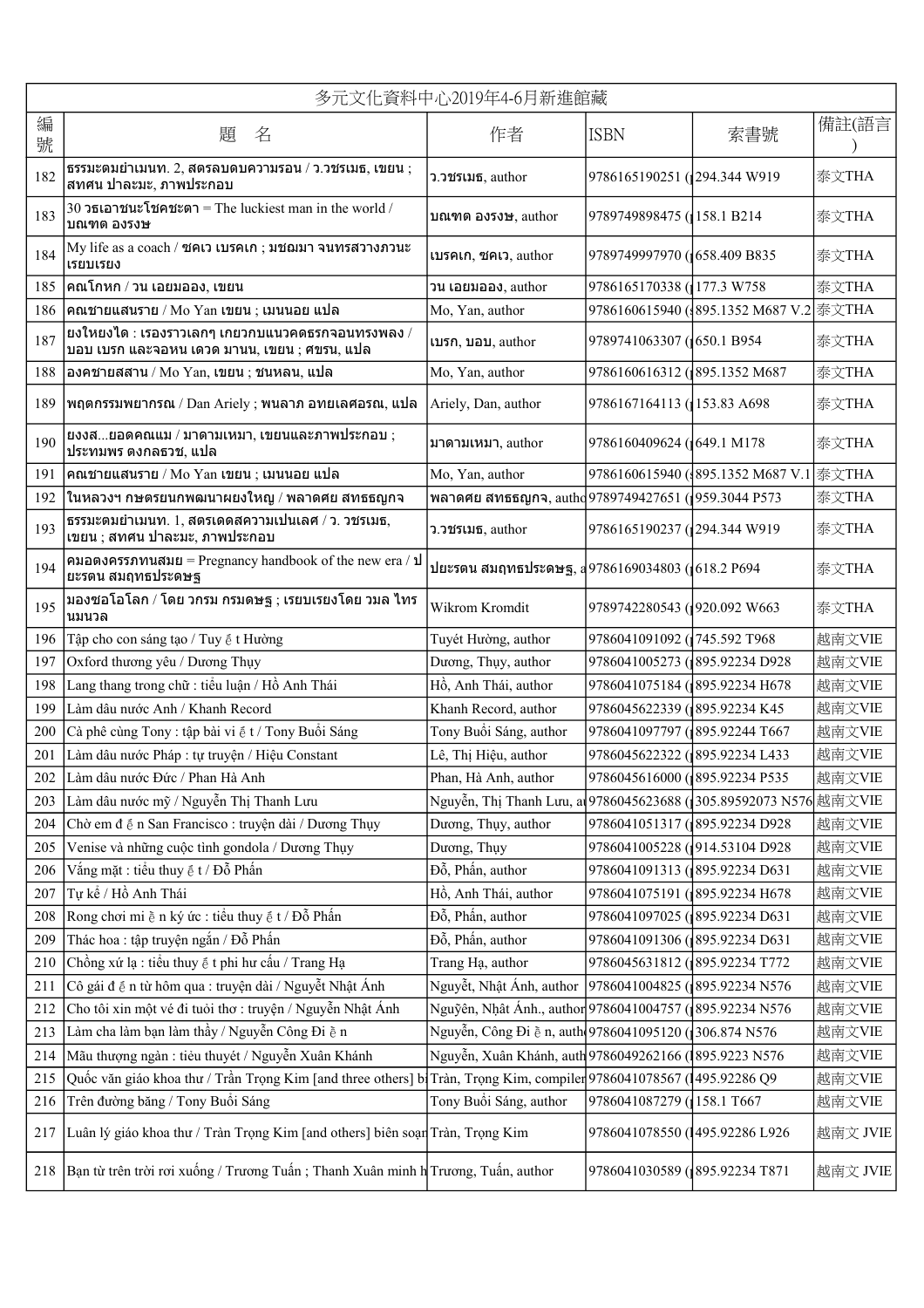|        | 多元文化資料中心2019年4-6月新進館藏                                                                                                |                          |                               |                 |          |  |
|--------|----------------------------------------------------------------------------------------------------------------------|--------------------------|-------------------------------|-----------------|----------|--|
| 編<br>號 | 題<br>名                                                                                                               | 作者                       | <b>ISBN</b>                   | 索書號             | 備註(語言    |  |
| 219    | Quái vật nhí đi lạc / Lan Thương ; Đinh Ngọc Duy minh họa                                                            | Lan Thương, author       | 9786041030565 (895.92234 L243 |                 | 越南文 JVIE |  |
| 220    | Phép thuật của tiên nhóc / Lan Thương ; Thanh Xuân minh họa Lan Thương, author                                       |                          | 9786041045965 (895.92234 L243 |                 | 越南文 JVIE |  |
| 221    | Ngày xưa có một chuyện tình : truyện dài / Nguyễn Nhật Ánh   Nguyễn, Nhật Ánh, suppos 9786041092570 (1895.92234 N576 |                          |                               |                 | 越南文 JVIE |  |
| 222    | 從彼山到此山                                                                                                               | 丁松青                      | 9789862139431                 | 249.933 1045    | 中文       |  |
| 223    | 泰雅生活足跡                                                                                                               | 桃園市復興區國中小學<br>生          | 9789862942192                 | J863.8599 4602  | 中文       |  |
| 224    | 聽Fofo說故事:臺灣原住民族的文學風景                                                                                                 | 連翊翔著                     | 9789860576733                 | J863.8599 3508  | 中文       |  |
| 225    | 台灣阿美族史文化與語法                                                                                                          | <b>Putar Fuding</b>      | 9789574968206                 | 536.337 2378    | 中文       |  |
| 226    | 貝神的召喚:穿越南鄒迷霧的拉阿魯哇                                                                                                    | 李友煌                      | 9789869693721                 | 536.3351 4049   | 中文       |  |
| 227    | 傳說的高砂族                                                                                                               | 秋澤烏川                     | 9789864782208                 | 539.5339 2322   | 中文       |  |
| 228    | 初學者的生活情境字典:泰語2600個生活單字                                                                                               | 千娜萊                      | 9789862284360                 | 803.752 2044    | 中文       |  |
| 229    | 新實用越南語發音                                                                                                             | 梅氏清泉                     | 9789865659196                 | 803.7941 4732   | 中文       |  |
| 230    | 當代中文課程教師手冊6                                                                                                          | 國立臺灣師範大學國語<br>教學中心       | 9789570852172                 |                 | 中文       |  |
| 231    | 當代中文課程課本6 (附作業本)                                                                                                     | 王文娟,洪秀蓉,陳靜子              | 9789570852189                 |                 | 中文       |  |
| 232    | CHINOIS SANS FRONTIÈRES Tome 1精彩漢語 (初級漢語<br>教材第一冊)(法語版)                                                              | 信世昌                      | 9789571194530                 | 802.86 2046 v.1 | 中文       |  |
| 233    | 精彩漢語:初級漢語教材(第二冊)(法語版)                                                                                                | 信世昌                      | 9789571198422                 | 802.86 2046 v.2 | 中文       |  |
| 234    | 當代中文課程教師手冊6                                                                                                          | 國立臺灣師範大學國語教9789570852172 |                               | 802.88 2847 v.6 | 中文       |  |
| 235    | 當代中文課程課本6 (附作業本)                                                                                                     | 王文娟,洪秀蓉,陳靜子              | 9789570852189                 | 802.88 2847 v.6 | 中文       |  |
| 236    | 走讀馬來西亞                                                                                                               | 唐麗芳                      | 9789860521801                 | 859.9 0014      | 中文       |  |
| 237    | 人類學家的我們、你們、他們                                                                                                        | 余舜德                      | 9789860567670                 | 541.307 8022    | 中文       |  |
| 238    | 聽Fofo講故事:臺灣原住民族ê文學風景                                                                                                 | 連翊翔                      | 9789860576726                 | J863.8599 3508  | 中文       |  |
| 239    | 大海之眼: Mata nu Wawa                                                                                                   | 夏曼·藍波安                   | 9789863872641                 | 863.857 1643    | 中文       |  |
| 240    | 茅埔成庄: 東勢大茅埔客庄的過去與未來                                                                                                  | 陳介英                      | 9789860578591                 | 733.9/115 4057  | 中文       |  |
| 241    | 願社平和:臺中和平地區原住民聚落                                                                                                     | 鄭安睎                      | 9789860578720                 | 733.9/115 4057  | 中文       |  |
| 242    | 言說與記述-卑南族研究的多音聲軌:卑南學資料彙編第.                                                                                           | 巴代                       | 9789869409742                 | 536.3365 2473   | 中文       |  |
| 243    | 「靈鳥希利克生活智慧系列」~原住民族語學習繪本                                                                                              | Piri yukih               | 9789869733304                 | J863.599 1242   | 中文       |  |
| 244    | 靈鳥希利克生活智慧系列」 ~原住民族語學習繪本                                                                                              | Piri yukih               | 9789869733304                 | J863.599 1242   | 中文       |  |
| 245    | 「靈鳥希利克生活智慧系列」~原住民族語學習繪本                                                                                              | Piri yukih               | 9789869733304                 | J863.599 1242   | 中文       |  |
| 246    | 靈鳥希利克生活智慧系列」~原住民族語學習繪本                                                                                               | Piri yukih               | 9789869733304                 | J863.599 1242   | 中文       |  |
| 247    | 靈鳥希利克生活智慧系列」 ~原住民族語學習繪本                                                                                              | Piri yukih               | 9789869733304                 | J863.599 1242   | 中文       |  |
| 248    | 種回小林村的記憶 : 大武壠族民族植物暨部落傳承400年人                                                                                        | 徐銘駿主編                    | 9789869585217                 | 536.33 2887     | 中文       |  |